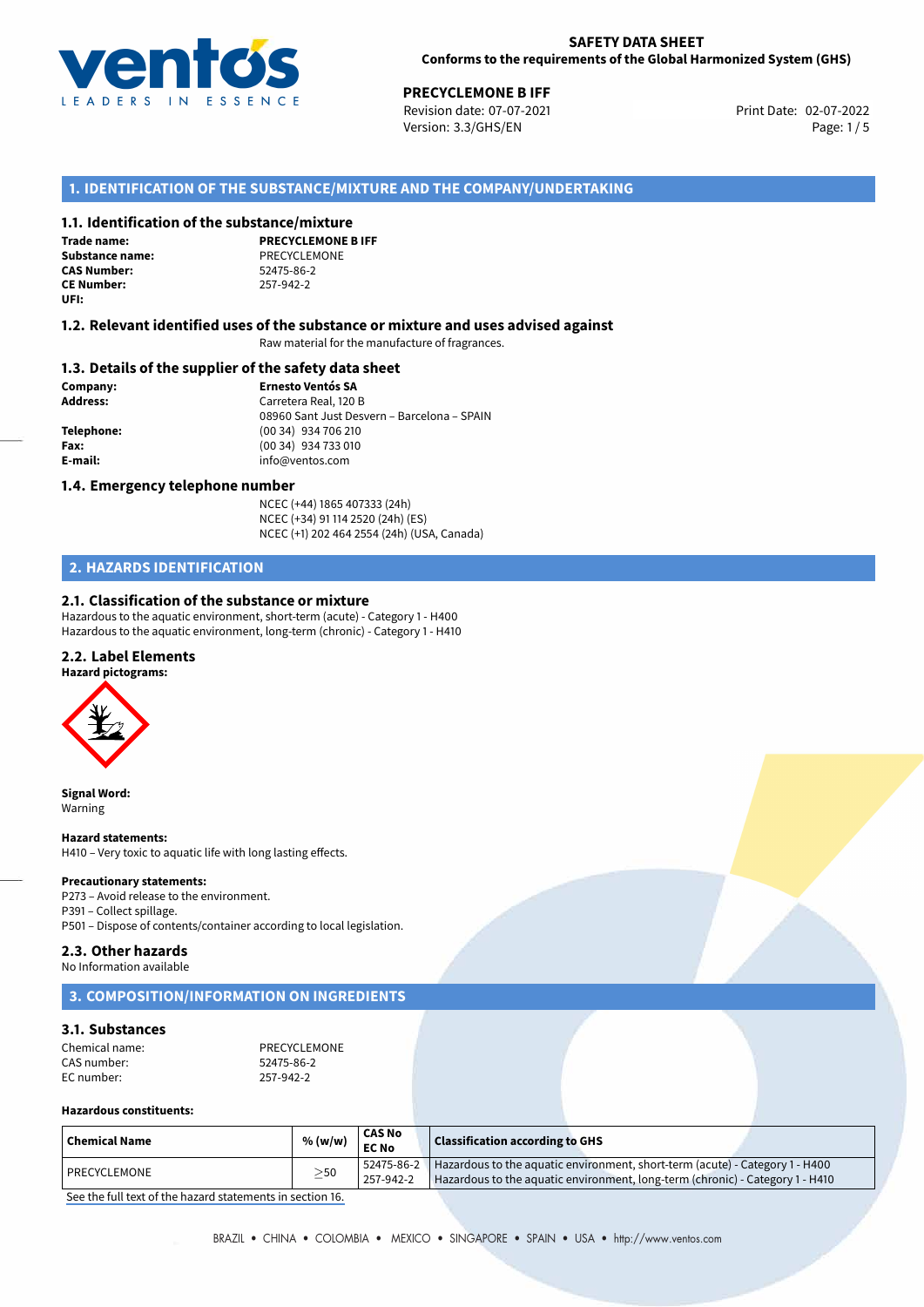

## **SAFETY DATA SHEET Conforms to the requirements of the Global Harmonized System (GHS)**

**PRECYCLEMONE B IFF**<br>
Revision date: 07-07-2021 **Print Date: 02-07-2022** Version: 3.3/GHS/EN Page: 2 / 5

# **3.2. Mixtures**

Not applicable.

# **4. FIRST-AID MEASURES**

# **4.1. Description of necessary first aid measures**

| Ingestion:    | Rinse mouth with water.                                                                                               |
|---------------|-----------------------------------------------------------------------------------------------------------------------|
|               | Obtain medical advice.                                                                                                |
|               | Keep at rest. Do not induce vomiting.                                                                                 |
| Eye contact:  | In case of contact with eyes, rinse immediately with plenty of water for at least 15 minutes and seek medical advice. |
| Inhalation:   | Remove person to fresh air and keep at rest.                                                                          |
|               | Seek immediate medical advice.                                                                                        |
| Skin contact: | Take off immediately all contaminated clothing.                                                                       |
|               | Thoroughly wash affected skin with soap and water.                                                                    |
|               | Seek medical attention if symptoms persist.                                                                           |
|               |                                                                                                                       |

# **4.2. Most important symptoms and effects, both acute and delayed**

No information available.

## **4.3. Indication of any immediate medical attention and special treatment needed**

No information available.

# **5. FIRE-FIGHTING MEASURES**

## **5.1. Extinguishing Media**

Water spray, carbon dioxide, dry chemical powder or appropriate foam. For safety reasons do not use full water jet.

## **5.2. Special hazards arising from the substance or mixture**

Known or Anticipated Hazardous Products of Combustion: Emits toxic fumes under fire conditions.

## **5.3. Advice for firefighters**

High temperatures can lead to high pressures inside closed containers. Avoid inhalation of vapors that are created. Use appropriate respiratory protection. Do not allow spillage of fire to be poured into drains or watercourses. Wear self-contained breathing apparatus and protective clothing.

## **6. ACCIDENTAL RELEASE MEASURES**

### **6.1. Personal precautions, protective equipment and emergency procedures**

Evacuate surronding areas. Ensure adequate ventilation. Keep unnecessary and unprotected personnel from entering. Do not breathe vapor/spray. Avoid contact with skin and eyes. Information regarding personal protective measures: see section 8.

### **6.2. Environmental precautions**

To avoid possible contamination of the environment, do not discharge into any drains, surface waters or groundwaters.

### **6.3. Methods and materials for containment and cleaning up**

Cover with an inert, inorganic, non-combustible absorbent material (e.g. dry-lime, sand, soda ash). Place in covered containers using non-sparking tools and transport outdoors. Avoid open flames or sources of ignition (e.g. pilot lights on gas hot water heater). Ventilate area and wash spill site after material pickup is complete.

## **6.4. Reference to other sections**

Information regarding exposure controls, personal protection and disposal considerations can be found in sections 8 and 13.

# **7. HANDLING AND STORAGE**

## **7.1. Precautions for safe handling**

Do not store or handle this material near food or drinking water. Do not smoke. Avoid contact with the eyes, skin and clothing. Wear protective clothing and use glasses. Observe the rules of safety and hygiene at work. Keep in the original container or an alternative made from a compatible material.

# **7.2. Conditions for safe storage, including any incompatibilities**

Store in tightly closed and preferably full containers in a cool, dry and ventilated area, protected from light. Keep away from sources of ignition (e.g. hot surfaces, sparks, flame and static discharges). Keep away from incompatible materials (see section 10).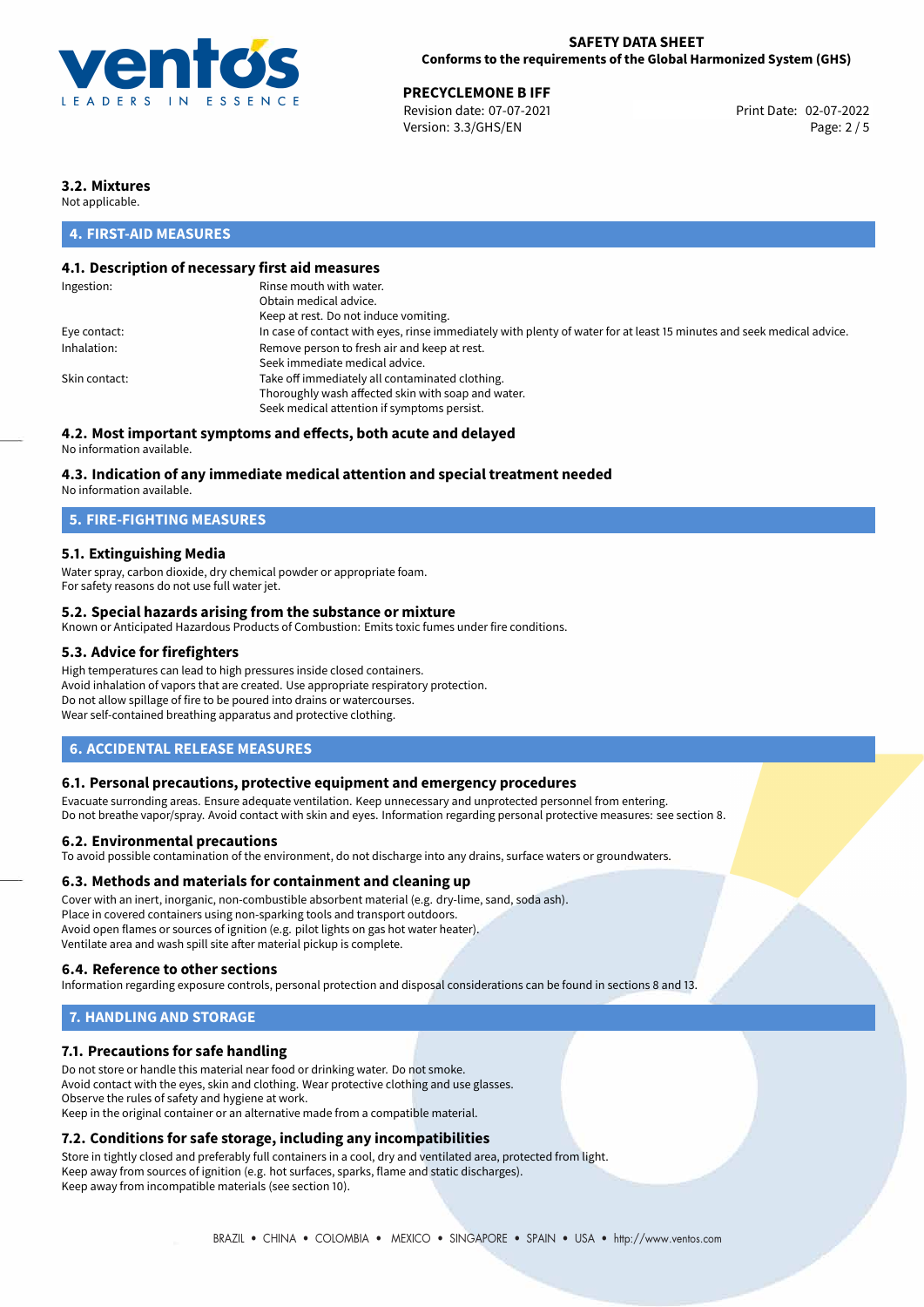

**PRECYCLEMONE B IFF**<br>
Revision date: 07-07-2021 **Print Date: 02-07-2022** Version: 3.3/GHS/EN Page: 3 / 5

# **7.3. Specific end use(s)**

No information available.

# **8. EXPOSURE CONTROLS AND PERSONAL PROTECTION**

## **8.1. Control parameters**

Components with occupational exposure limits: None known.

## **8.2. Exposure controls**

Measures should be taken to prevent materials from being splashed into the body. Provide adequate ventilation, according to the conditions of use. Use a mechanical exhaust if required.

### **8.3. Individual protection measures, such as personal protective equipment**

| Eye/Face protection:             | Chemical safety goggles are recommended. Wash contaminated goggles before reuse.                                                            |
|----------------------------------|---------------------------------------------------------------------------------------------------------------------------------------------|
| Hand Protection:                 | Chemical-resistant gloves are recommended. Wash contaminated gloves before reuse.                                                           |
| Body protection:                 | Personal protective equipment for the body should be selected based on the task being performed and the risks<br>involved.                  |
| Respiratory Protection:          | In case of insufficient ventilation, use suitable respiratory equipment.                                                                    |
| Environmental exposure controls: | Emissions from ventilation or process equipment should be checked to ensure they comply with environmental<br>protection legislation.       |
|                                  | In some cases, filters or engineering modifications to the process equipment will be necessary to reduce emissions to<br>acceptable levels. |

# **9. PHYSICAL AND CHEMICAL PROPERTIES**

# **9.1. Information on basic physical and chemical properties**

| Appearance:                            | Liquid                    |
|----------------------------------------|---------------------------|
| Colour:                                | Conforms to standard      |
| Odour:                                 | Conforms to standard      |
| Odour theshold:                        | Not determined            |
| pH:                                    | Not determined            |
| Melting point/freezing point:          | Not determined            |
| Boling point/boiling range (°C):       | Not determined            |
| Flash point:                           | $94^{\circ}$ C            |
| Evaporation rate:                      | Not determined            |
| Flammability:                          | Not determined            |
| Lower flammability/Explosive limit:    | Not determined            |
| Upper flammability/Explosive limit:    | Not determined            |
| Vapour pressure:                       | 0,0004 calc. (kPa)        |
| Vapour Density:                        | Not determined            |
| Density:                               | $0,917-0,92$ g/mL (20°C)  |
| Relative density:                      | $0,917 - 0,92$ (20°C)     |
| Water solubility:                      | <b>INSOLUBLE IN WATER</b> |
| Solubility in other solvents:          | <b>SOLUBLE IN ETHANOL</b> |
| Partition coefficient n-octanol/water: | Not determined            |
| Auto-ignition temperature:             | Not determined            |
| Decomposition temperature:             | Not determined            |
| Viscosity, dynamic:                    | Not determined            |
| Viscosity, kinematic:                  | Not determined            |
| Explosive properties:                  | Not determined            |
| Oxidising properties:                  | <b>NONE EXPECTED</b>      |
|                                        |                           |
|                                        |                           |

# **10. STABILITY AND REACTIVITY**

## **10.1. Reactivity**

No hazardous reactions if stored and handled as prescribed/indicated.

## **10.2. Chemical stability**

The product is stable if stored and handled as prescribed/indicated.

### **10.3. Possibility of hazardous reactions**

No hazardous reactions if stored and handled as prescribed/indicated.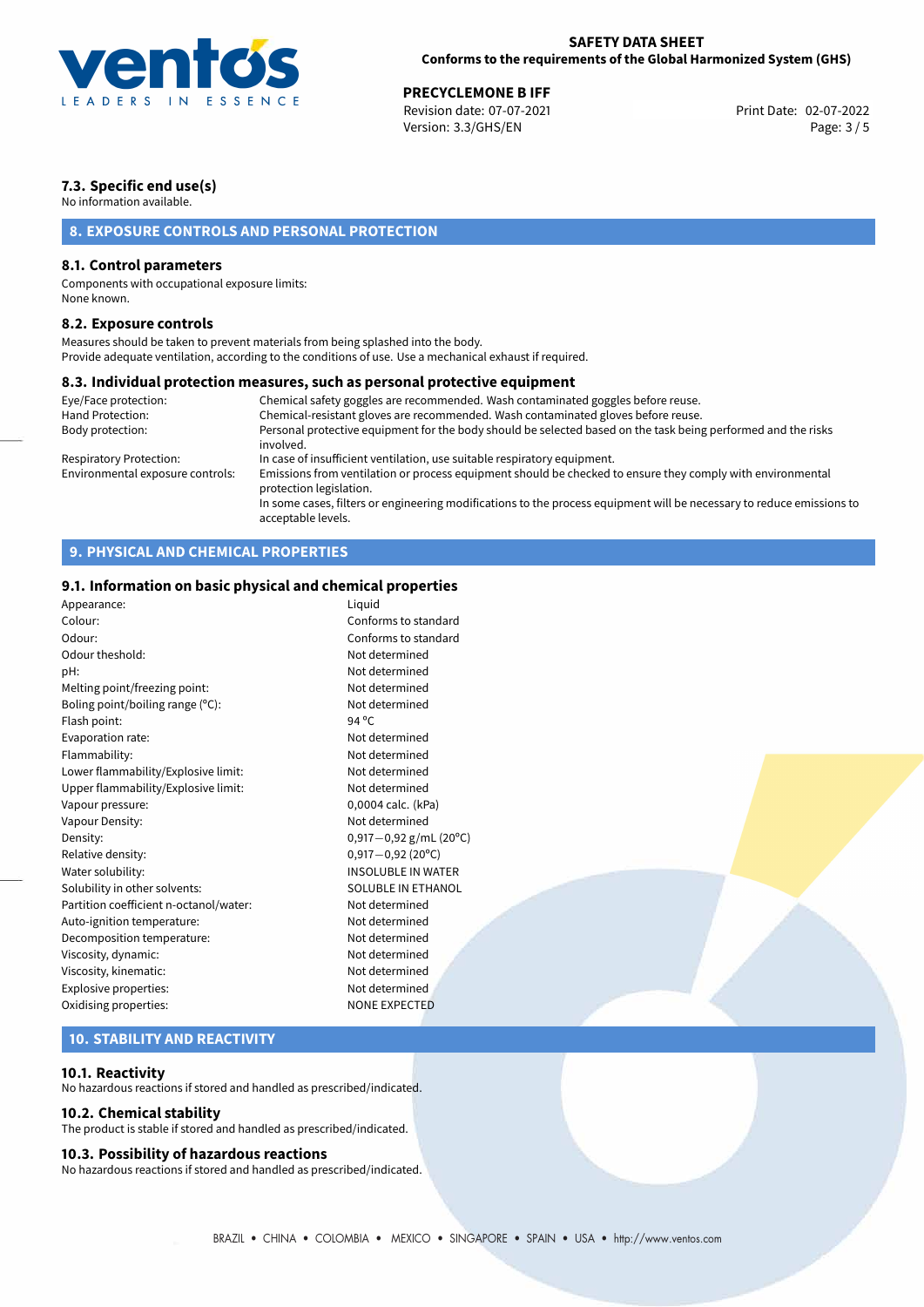

**PRECYCLEMONE B IFF**<br>
Revision date: 07-07-2021 **Print Date: 02-07-2022** Version: 3.3/GHS/EN Page: 4 / 5

# **10.4. Conditions to Avoid**

Conditions to Avoid: Excessive heat, flame or other ignition sources.

## **10.5. Incompatible materials**

Avoid contact with strong acids and bases and oxidizing agents.

## **10.6. Hazardous decomposition products**

During combustion may form carbon monoxide and unidentified organic compounds.

# **11. TOXICOLOGICAL INFORMATION**

| Acute toxicity                    | Based on the data available, the criteria for classification are not met. |
|-----------------------------------|---------------------------------------------------------------------------|
| <b>Skin corrosion/irritation</b>  | Based on the data available, the criteria for classification are not met. |
| Serious eye damage/irritation     | Based on the data available, the criteria for classification are not met. |
| Respiratory or skin sensitisation | Based on the data available, the criteria for classification are not met. |
| Germ cell mutagenicity            | Based on the data available, the criteria for classification are not met. |
| <b>Carcinogenicity</b>            | Based on the data available, the criteria for classification are not met. |
| Reproductive toxicity             | Based on the data available, the criteria for classification are not met. |
| <b>STOT-single exposure</b>       | Based on the data available, the criteria for classification are not met. |
| <b>STOT-repeated exposure</b>     | Based on the data available, the criteria for classification are not met. |
| <b>Aspiration hazard</b>          | Based on the data available, the criteria for classification are not met. |

# **12. ECOLOGICAL INFORMATION**

### **12.1. Toxicity**

#### **Assessment:**

Very toxic to aquatic life with long lasting effects. **Experimental/calculated data:** No information available.

## **12.2. Degradability**

No information available.

# **12.3. Bioaccumulative potential**

No information available.

# **12.4. Soil mobility**

No information available.

## **12.5. Other adverse effects**

See also sections 6, 7, 13 and 15 Do not allow to get into waste water or waterways.

## **13. DISPOSAL CONSIDERATIONS**

### **13.1. Waste treatment methods**

Dispose of in accordance with national and local environmental regulations.

# **14. TRANSPORT INFORMATION**

|                                  | <b>ADR/RID/ADN</b>                                                       |  | <b>IMDG</b>   |                                                                                 | <b>IATA-ICAO</b> |                                                                          |
|----------------------------------|--------------------------------------------------------------------------|--|---------------|---------------------------------------------------------------------------------|------------------|--------------------------------------------------------------------------|
| 14.1. UN Number                  | UN3082                                                                   |  | <b>UN3082</b> |                                                                                 | <b>UN3082</b>    |                                                                          |
| 14.2. UN Proper Shipping Name    | ENVIRONMENTALLY HAZARDOUS<br>SUBSTANCE, LIQUID, N.O.S.<br>(PRECYCLEMONE) |  |               | <b>ENVIRONMENTALLY HAZARDOUS</b><br>SUBSTANCE, LIQUID, N.O.S.<br>(PRECYCLEMONE) |                  | ENVIRONMENTALLY HAZARDOUS<br>SUBSTANCE, LIQUID, N.O.S.<br>(PRECYCLEMONE) |
| 14.3. Transport Hazard Class(es) |                                                                          |  |               |                                                                                 |                  |                                                                          |
| 14.4. Packing Group              | $\mathbf{  }$                                                            |  | Ш             |                                                                                 | Ш                |                                                                          |
| 14.5. Environmental hazards      | Yes                                                                      |  | Yes           |                                                                                 | Yes              |                                                                          |
| <b>Additional information</b>    |                                                                          |  |               |                                                                                 |                  |                                                                          |

# **14.6 Special precautions for user**

None known

**14.7. Transport in bulk according to Annex II of MARPOL 73/78 and the IBC Code** No information available